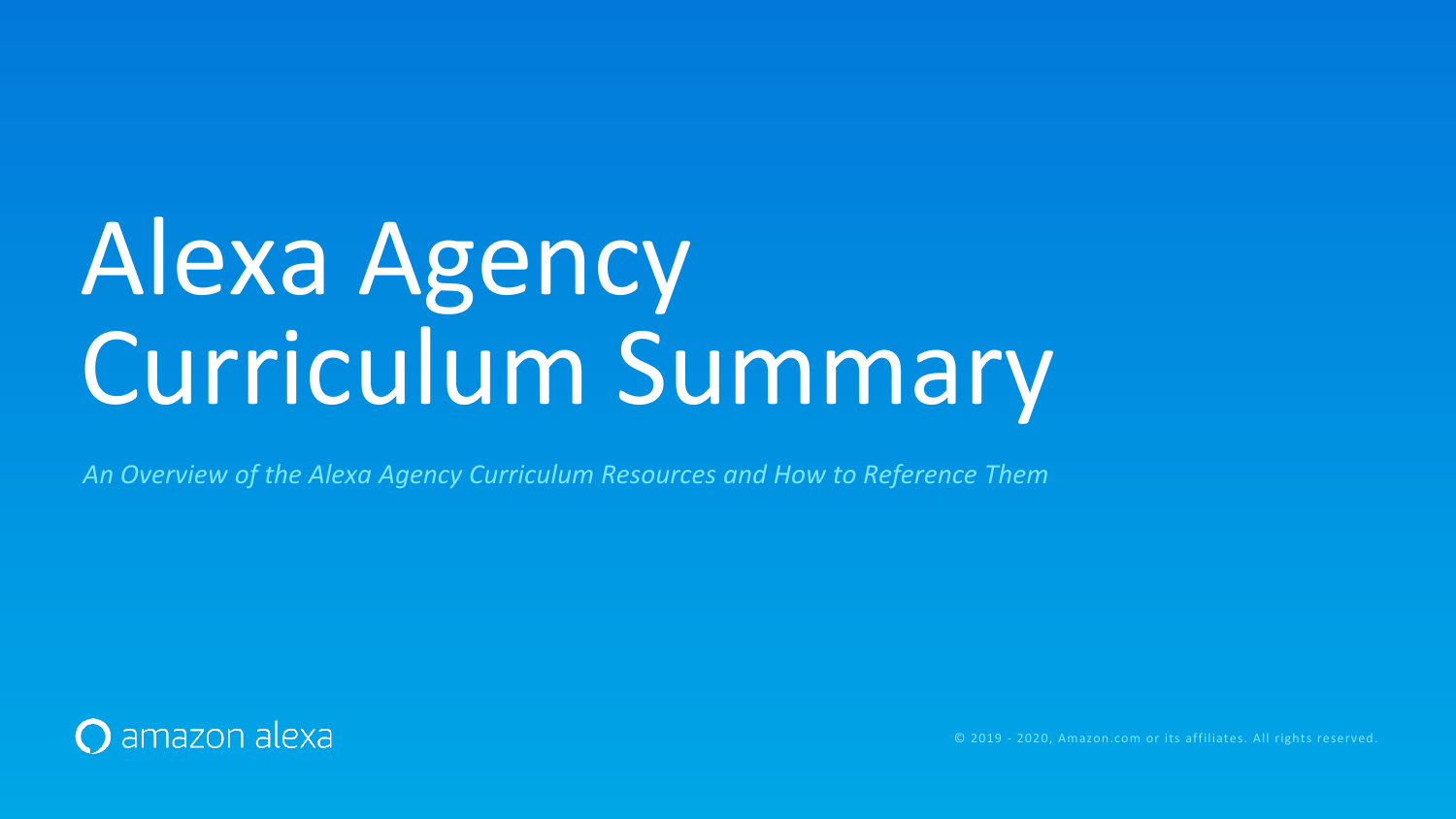### **Welcome to the Alexa Agency Curriculum!**

This document overviews the curriculum content available and how best to dive in.

The Alexa Agency Curriculum is a set of resource materials designed specifically for agencies and independent developers who work with brands. The curriculum walks through key steps in bringing an Alexa skill to life, with focus on topics agencies will find most relevant.

The Agency Curriculum is created as a supplement to the **[Alexa Developer site](https://developer.amazon.com/alexa)**. You can also visit the **Alexa Agency and Tools page** to find companies with expertise in creating Alexa skills, and additional tools & frameworks to help get started.

Throughout the curriculum, you will gain an understanding of Alexa and how to design, develop, and drive usage of your voice experiences—to reach customers effectively through this growing cloud-based voice service.

> *Refer to the [Amazon Echo/Alexa Brand Guidelines f](https://m.media-amazon.com/images/G/01/mobile-apps/dex/alexa/alexa-skills-kit/marketing-guidelines/Echo_Alexa_Guidelines_External.pdf)or guidance on appropriate usage of Amazon Echo and Alexa brand assets. TV commercials, film, video advertising, radio broadcasts, packaging, sweepstakes, or contests will require Amazon review. Please reach out to [ae-skills-partners@amazon.com](mailto:ae-skills-partners@amazon.com).*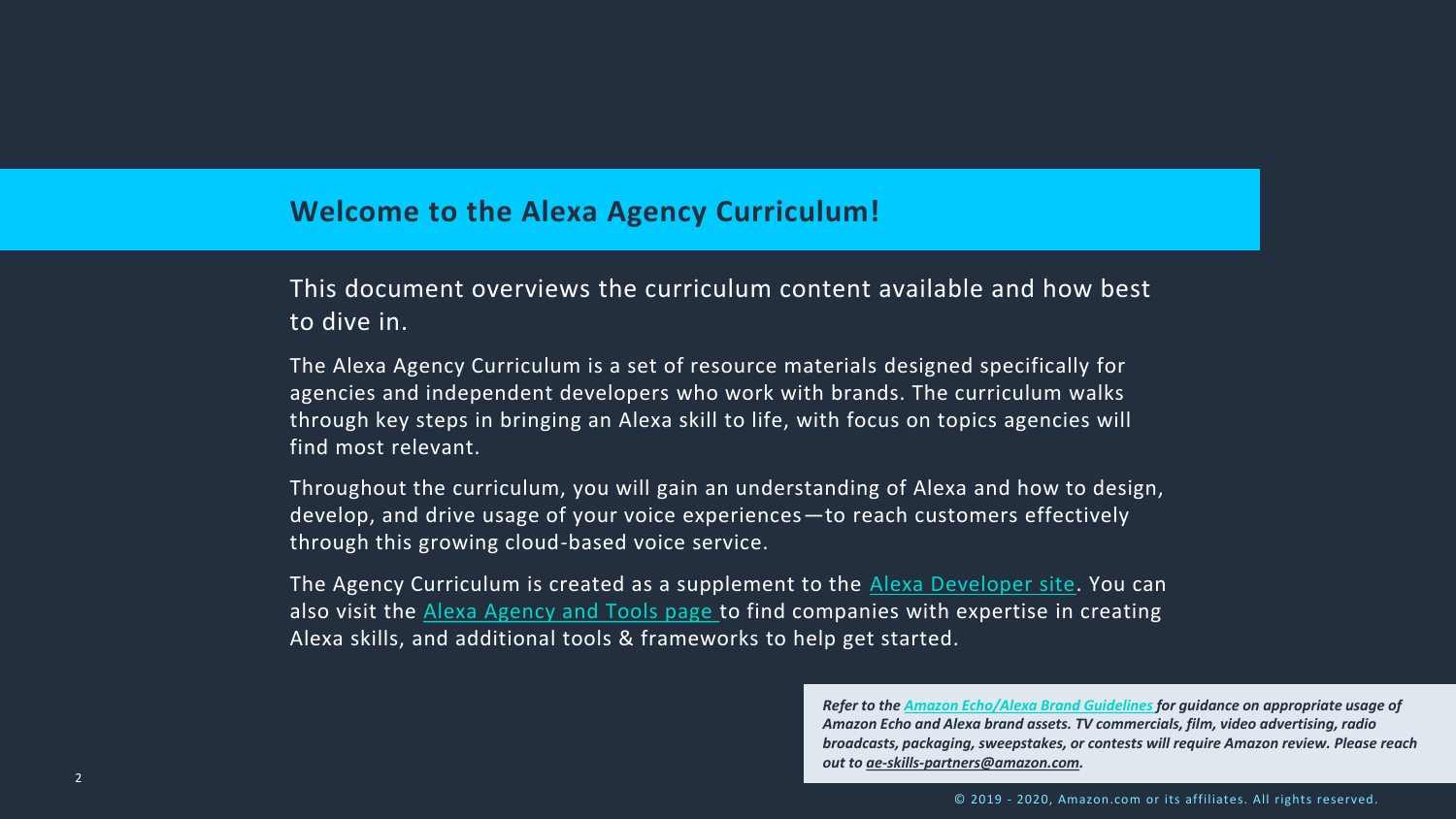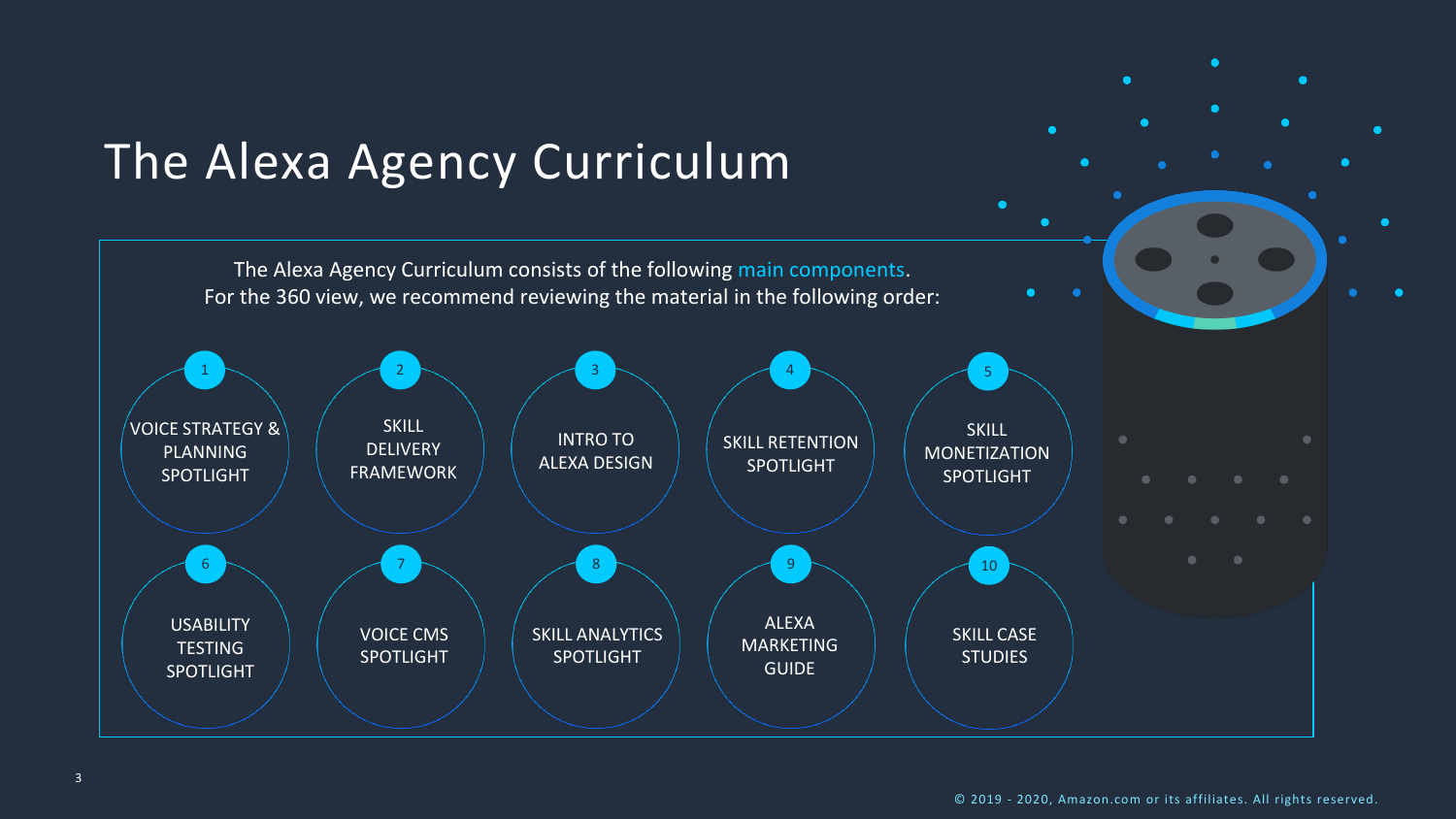

## Voice Strategy & Planning Spotlight

#### WHAT IS IT FOR?

Review the *Voice Strategy & Planning Spotlight* to learn about how to start your voice journey and establish a strong foundational strategy for your clients.

#### WHO IS IT FOR?

Executives, Strategists/Planners, Account Managers, Project Managers, Business Development Team

#### ALIGN ON VOICE **OPPORTUNITIES**

#### INSPIRE & EDUCATE YOUR CLIENTS ON THE VALUE OF VOICE

The first step in your voice journey with your clients is helping them understand the voice landscape and why it is important for their business today.

Here, you'll learn about some topics that you might want to explore with executive leaders on your client's teams.



#### PLAN & ACTIVATE

#### WHAT DOES IT INCLUDE?

A Voice Strategy Workshop can help your client and teams rapidly identify compelling and valuable use cases for voice.

Here, you'll learn about how you can host a Voice Strategy Workshop with your clients, resulting in a complete brief that ties together business/consumer goals, voice strategy, high-level requirements, timing & budget.

Once you align with your clients on a strategy and core idea, it's time to activate it!

Here, you'll learn about key steps to help you move from an idea to an action plan.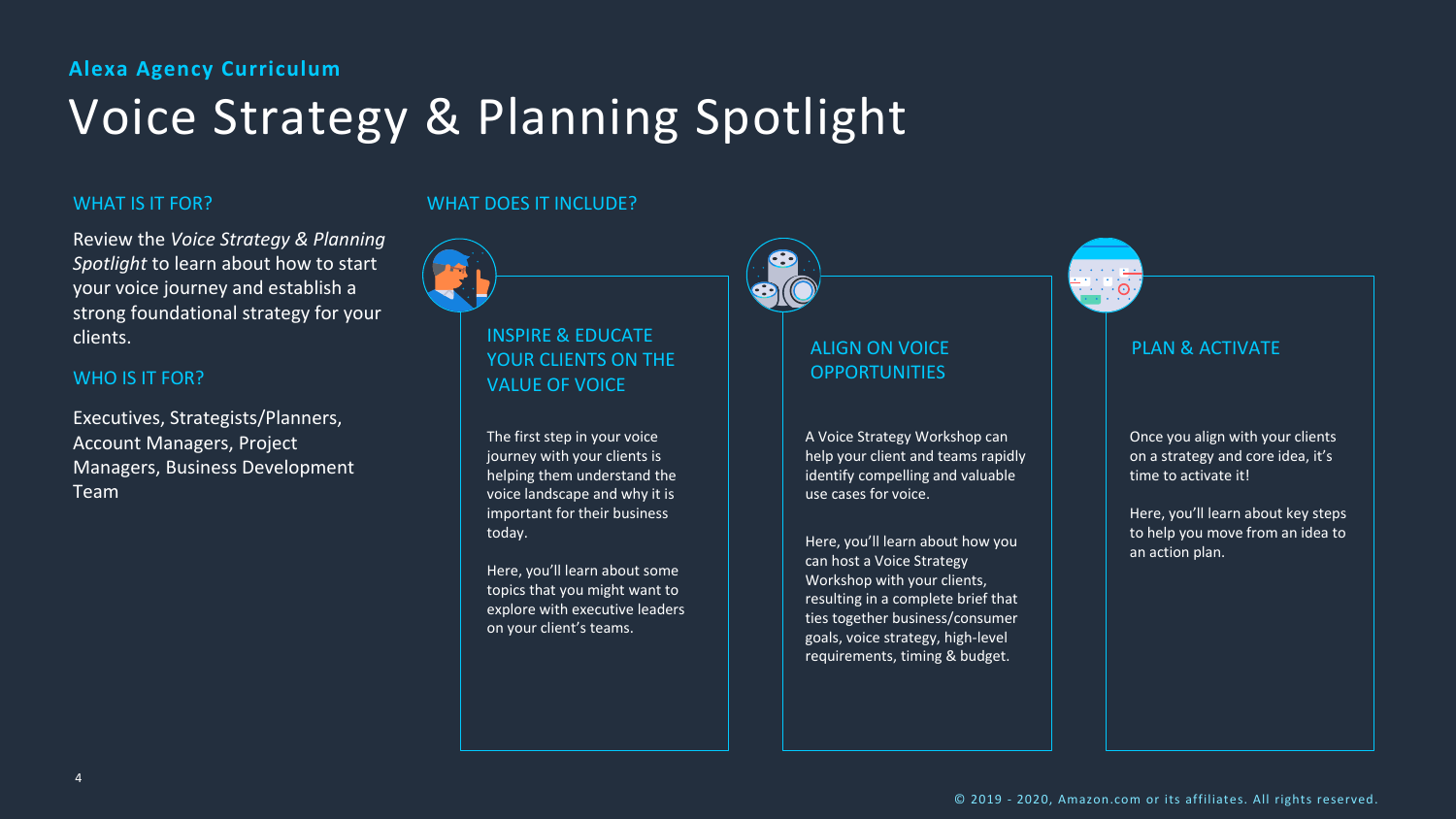

## **Alexa Agency Curriculum** Skill Delivery Framework

#### WHAT IS IT FOR?

Use the *Skill Delivery Framework* to learn the ins and outs of developing for Alexa, including product scoping, VUI and technical development, testing and certification, and post-launch considerations.

#### WHO IS IT FOR?

Engineers, Developers, Testers, Producers, Project Managers

> **Certification** Post-Launch Considerations



#### DEVELOPMENT & LAUNCH

#### Development

Skill Build Account Linking Server Developer Accounts

**Testing** 

Quality Assurance Functionality Testing User Acceptance Testing

Release

#### WHAT DOES IT INCLUDE?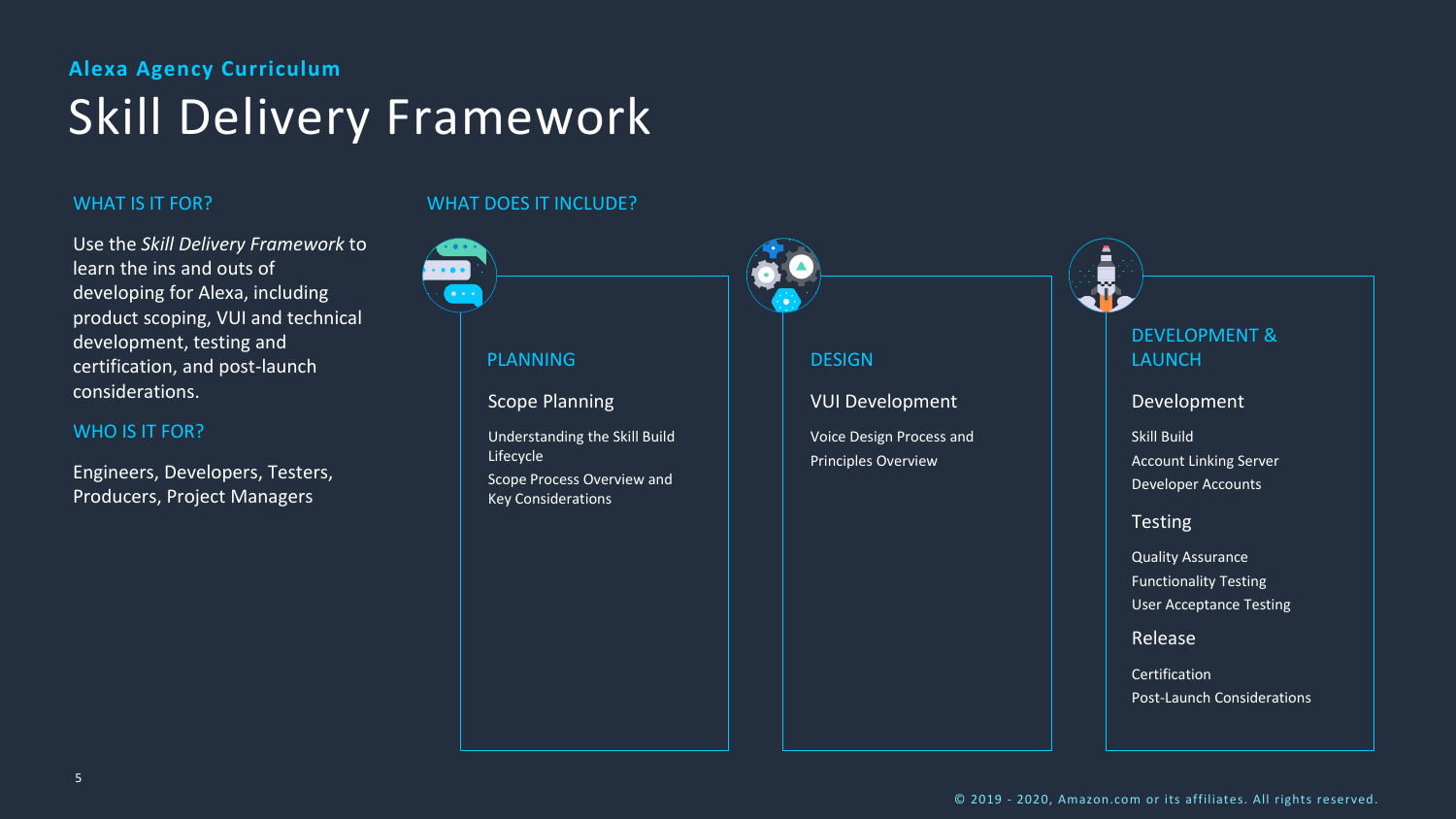## An Intro to Alexa Design

#### WHAT IS IT FOR?

Review the *Intro to Alexa Design* to learn about the key principles and processes for designing engaging and delightful Alexa skills.

#### WHO IS IT FOR?

Strategists/Planners, UX, CX, Creative, Copywriters, Account Managers, Project Managers

### PRINCIPLES & PATTERNS

A strong knowledge foundation of core design patterns is imperative when building a new product.

Here, you'll learn how to leverage situational design to create purposeful and valuable customer experiences.

#### THE VOICE DESIGN PROCESS

#### VISUAL DESIGN

#### WHAT DOES IT INCLUDE?

An Alexa skill is not simply a duplication of a website or app into a voice experience.

Here, you'll find key considerations for building an engaging experience for the customer, as well as guidance on navigating the design of conversations via Alexa skills.

There are a number of design considerations for devices with a screen that accompanies your voice-first experience.

Here, you'll learn about Alexa's visual design framework, Alexa Presentation Language (APL), various devices, and more.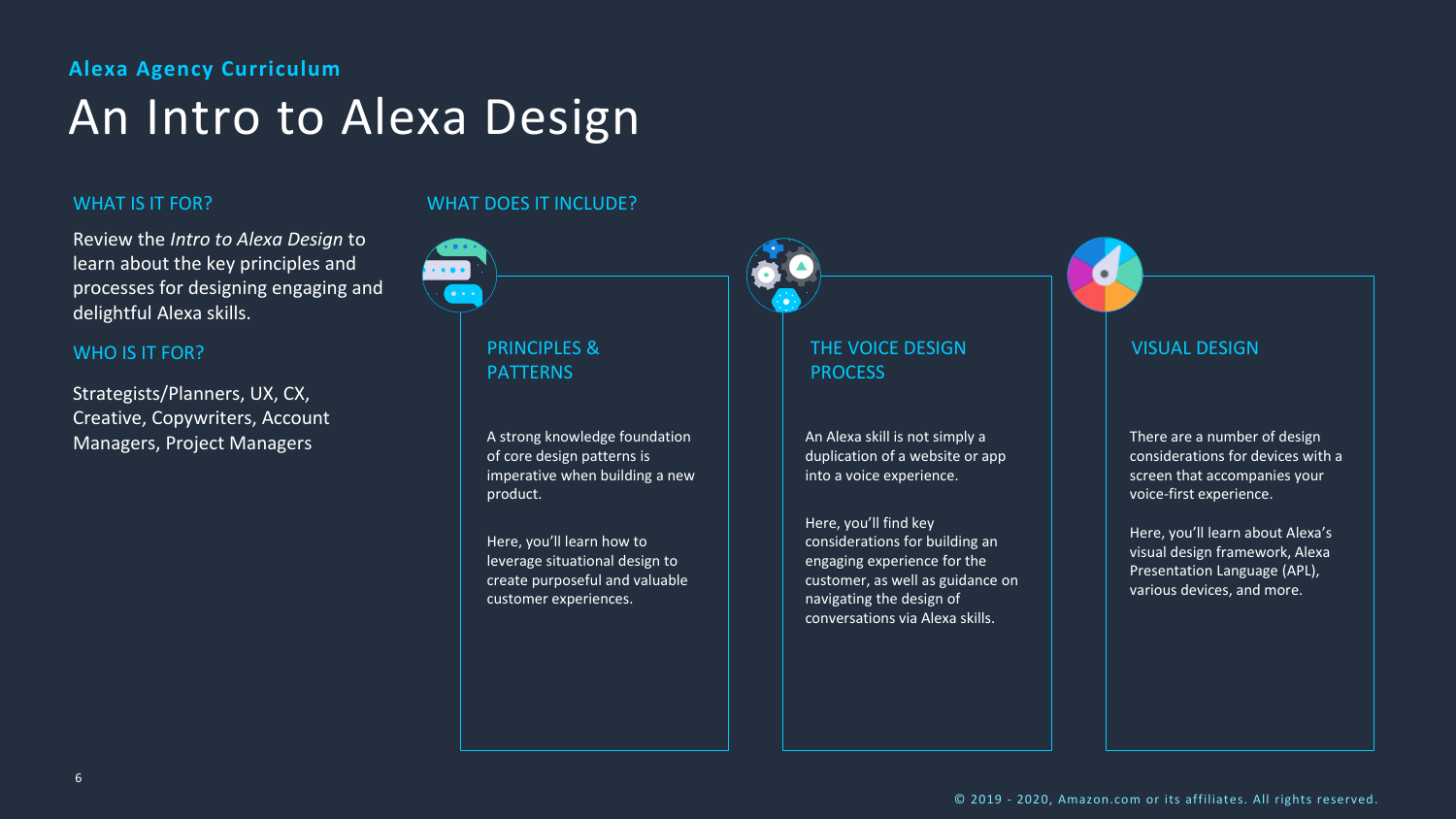### **Alexa Agency Curriculum** Skill Retention Spotlight

#### WHAT IS IT FOR?

Review the *Skill Retention Spotlight*  to learn about the key principles and processes for designing with retention in mind, ultimately creating a stickier and more valuable experience.

#### WHO IS IT FOR?

Strategists/Planners, UX, CX, Creative, Copywriters, Account Managers, Project Managers

#### HOW TO MEASURE & MONITOR YOUR SKILL'S RETENTION PERFORMANCE

The first step in driving retention is eliminating sources of friction, and there are a number of tools and techniques you can leverage to identify and measure friction.

Here, you'll learn about what causes friction and ways to monitor, track and identify areas of friction within your skill experience.



#### HOW TO DESIGN & OPTIMIZE YOUR SKILLS FOR RETENTION

#### WHAT DOES IT INCLUDE?

Along with eliminating friction, there are many retention mechanics to consider in your skill creation and design process.

Here, you'll learn about best practices for optimizing for retention including creating high-quality content, mechanics to spark reengagement, and more.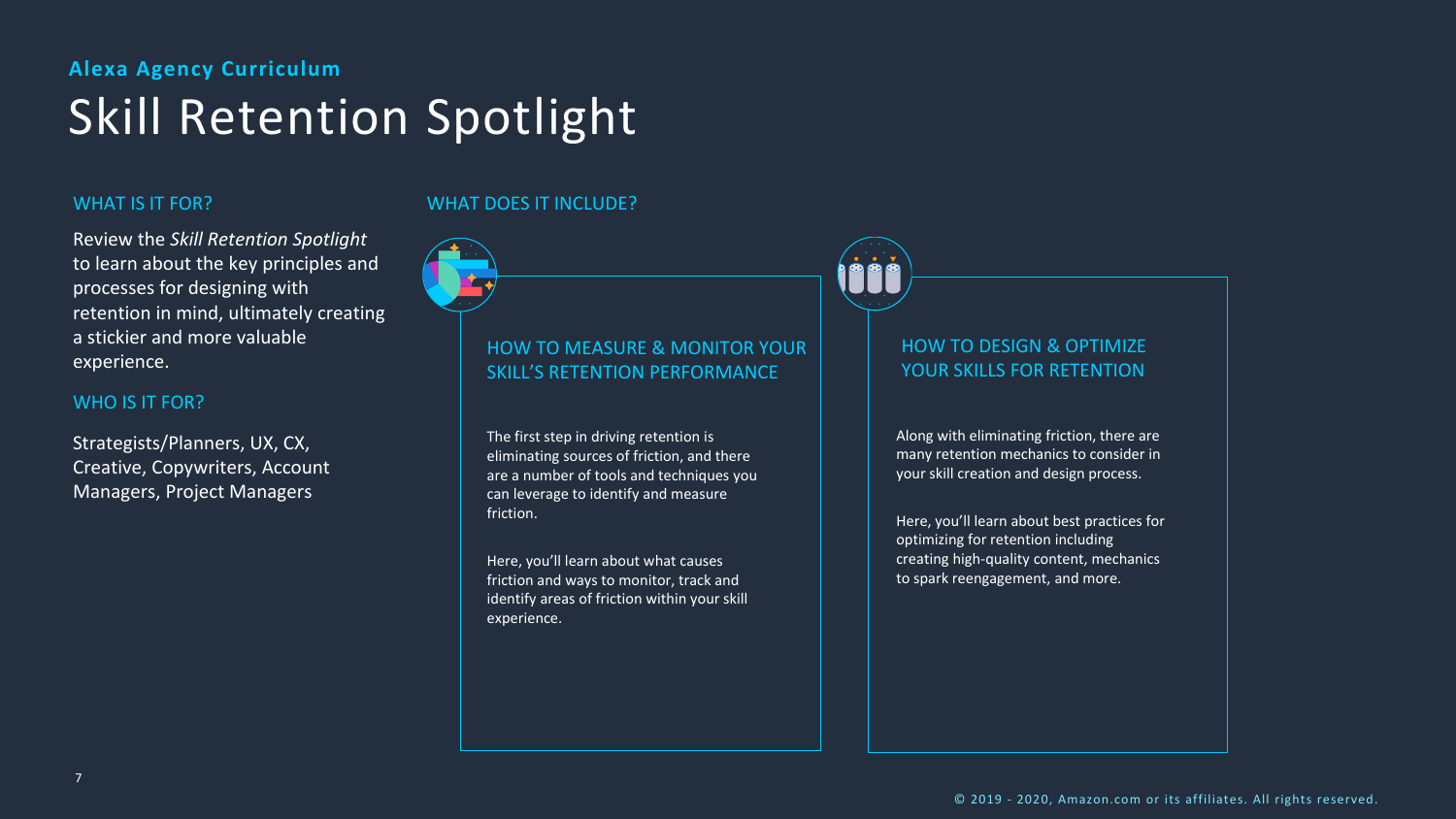

#### AMAZON PAY MONETIZATION BEST **PRACTICES**

## **Alexa Agency Curriculum** Skill Monetization Spotlight

#### WHAT IS IT FOR?

Review the *Skill Monetization Spotlight* to learn about Alexa monetization capabilities and how you can create engaging voice experiences that drive revenue for your clients.

#### WHO IS IT FOR?

Strategists/Planners, UX, CX, Creative, Copywriters, Account Managers, Project Managers

#### IN-SKILL PURCHASING

In-Skill Purchasing makes buying premium content and digital services easy for users.

Here, you'll learn more about what you can sell with in-skill purchasing and see an example of a major brand skill that offers in-skill purchasing.

#### WHAT DOES IT INCLUDE?

 $$ $ $$ 

Amazon Pay for Alexa skills can facilitate seamless transactions for real world goods and services.

Here, you'll learn more about what you can sell through your skill with Amazon Pay, how it works, and see an example of a major brand skill that offers inskill transactions with Amazon Pay.

It's not enough to simply integrate monetization with your skill, you need to create a great experience.

Here, you'll learn about some best practices for selling through voice.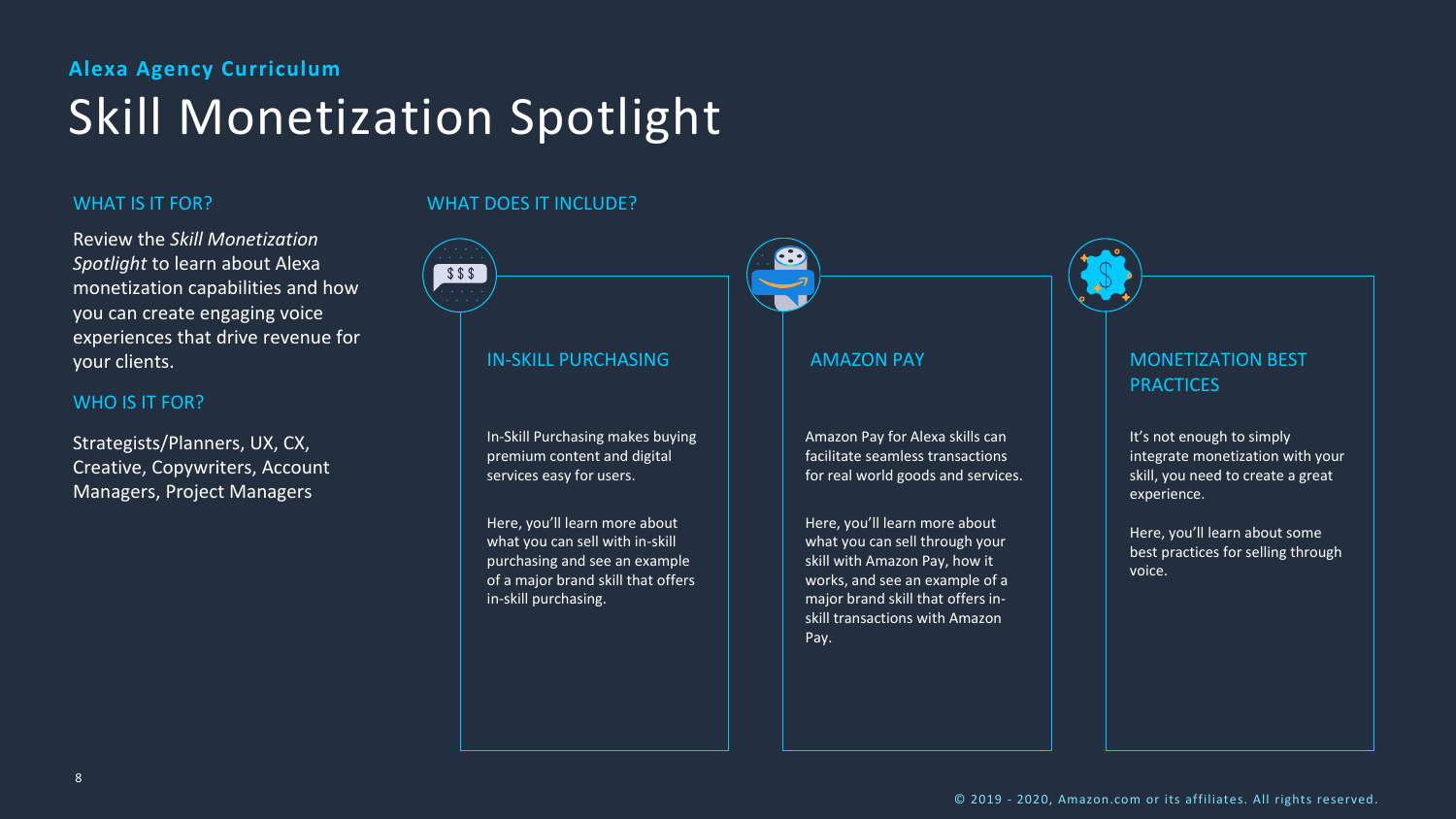## Skill Usability Testing Spotlight

#### WHAT IS IT FOR?

Review the *Skill Usability Testing Spotlight* to learn about how to test your Alexa Skills with real world users.

#### WHO IS IT FOR?

Strategists/Planners, Testers, UX, CX, Creative, Copywriters, Account Managers, Project Managers, Developers

#### THE TYPES OF USABILITY TESTING

One of the the best way to understand how your skill will be received is to test, early and often, with real users.

Here, you'll learn more about the two main types of usability testing: "Wizard of Oz" testing and Beta Testing.

| Ð |  |
|---|--|

#### BEST PRACTICES FOR USABILITY TESTING

#### TOOLS & RESOURCES

#### WHAT DOES IT INCLUDE?

There are many factors that go into setting up, conducting, and analyzing beta tests, so it's important to follow best practices.

Here, you'll learn more about some best practices to help ensure the feedback you get is as valuable as possible and you're able to effectively apply it to your skill.

There are tools and resources available to you to help you with your usability testing.

Here, you'll learn more about companies that can help you test your Alexa skills.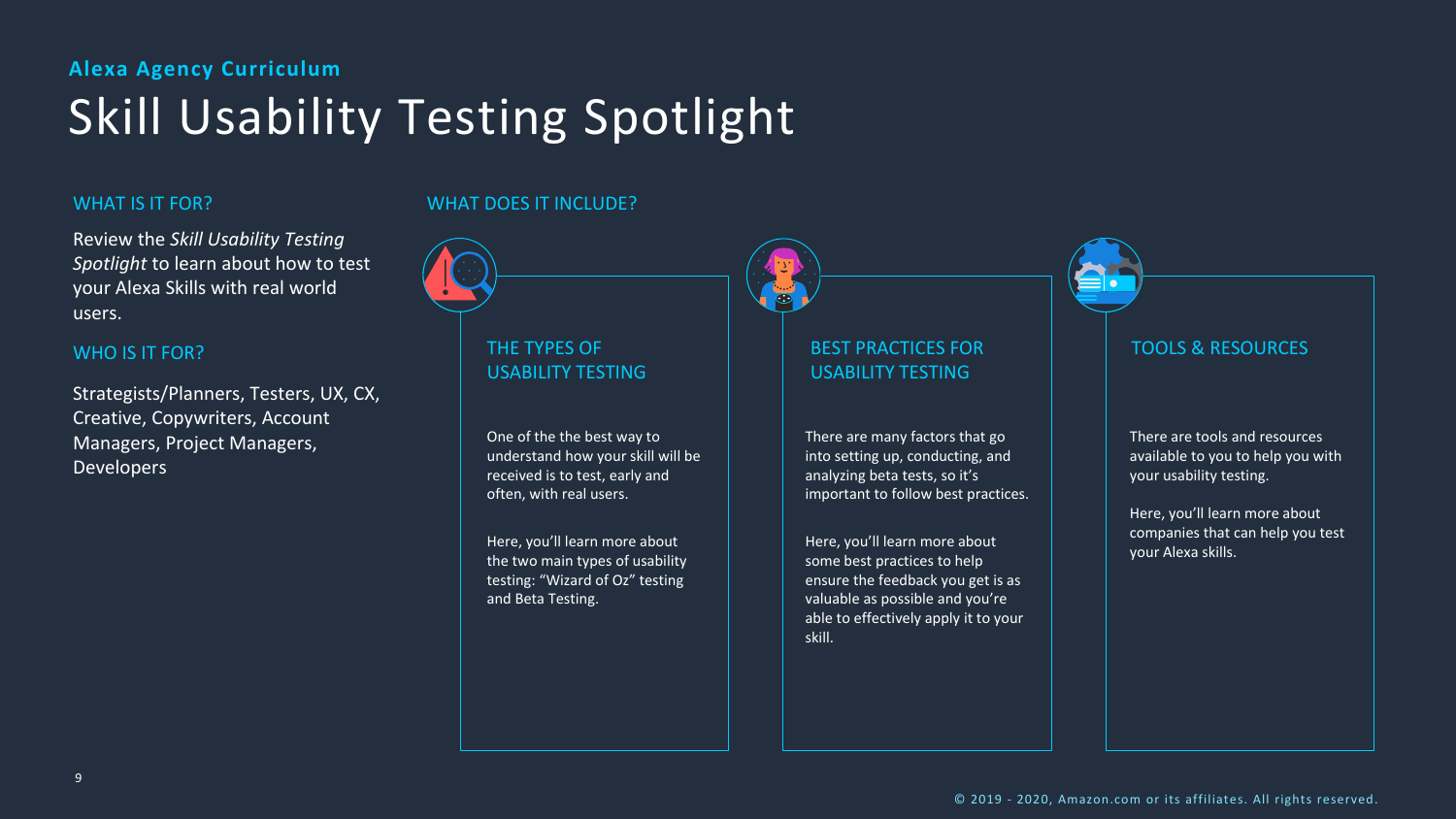

## Voice CMS Spotlight

#### WHAT IS IT FOR?

Review the *Skill Content Management Spotlight* to learn about how content management systems can be used to create, manage and update content for your Alexa skills.

#### WHO IS IT FOR?

Strategists/Planners, UX, CX, Creative, Copywriters, Account Managers, Project Managers, Developers

#### WHAT CONTENT CAN BE EASILY CHANGED?

Unlike updates to the interaction model, skill responses can easily be updated to keep content fresh and users engaged over time.

Here, you'll learn more about what types of content you can update with a CMS.



#### BEST PRACTICES FOR CONTENT MANAGEMENT

#### CONSIDERATIONS FOR LOCALIZATION

#### WHAT DOES IT INCLUDE?

There are many considerations that go into setting up and managing content updates with a CMS, so it's important to follow best practices.

Here, you'll learn more about some best practices and common pitfalls to avoid when managing and planning for using a CMS for your Alexa skill(s).

With just a bit of foresight and consideration on future localization needs, a skill can be built in a way that dramatically eases the expansion to new locales.

Here, you'll learn some localization considerations to plan for from the start and how a CMS can ease the expansion of your skill(s) across geographies.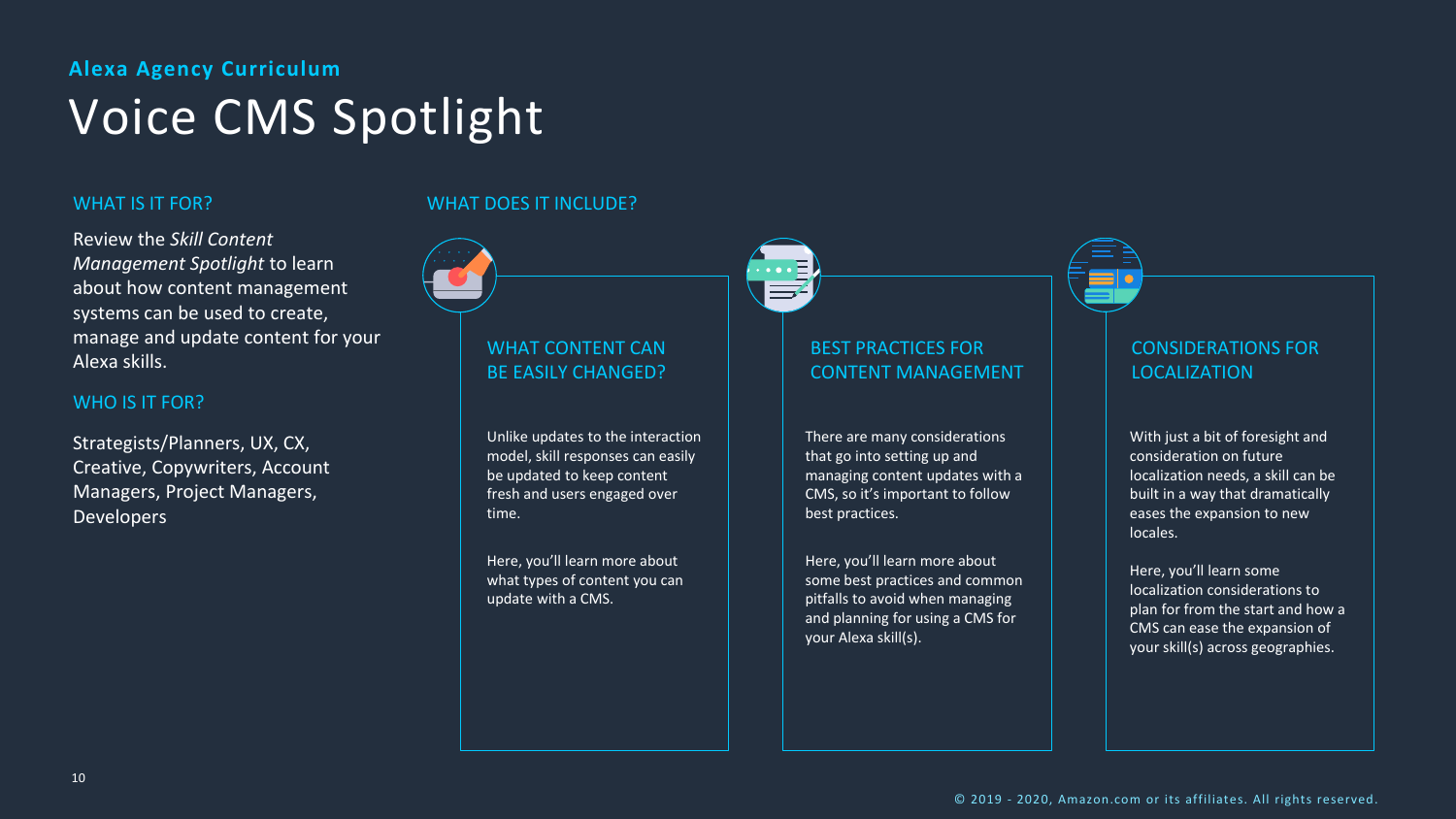

## Skill Measurement & Analytics Spotlight

#### WHAT IS IT FOR?

Review the *Skill Measurement & Analytics Spotlight* to learn about how you can use tools and data to build, test and optimize your skills

#### WHO IS IT FOR?

Analysts, Developers, Engineers, Testers, Producers, Project Managers, UX, CX, Account Managers, Strategists/Planners

#### ANALYTICS TOOLS & DASHBOARD

Once skills are published, you should analyze skill performance metrics to improve the customer experience and optimize for long-term engagement.

Here, you'll learn more about the different free tools and resources Amazon offers to help you measure and analyze your skill's performance.

| $\bullet$ | $\bullet$<br>Ô | $\hspace{0.5cm} \bullet$<br>Ċ. |  |
|-----------|----------------|--------------------------------|--|
|           |                |                                |  |
|           |                |                                |  |
|           |                | г                              |  |
|           |                |                                |  |
|           |                |                                |  |
| c         | н<br>ï         |                                |  |

#### VUI TESTING TOOLS VUI OPTIMIZATION

### FEATURES

#### WHAT DOES IT INCLUDE?

You have access to the same tools that the certification team for Alexa uses to test, detect, and optimize your skill to get ahead of issues before publication.

Here, you'll learn more about what these tools offer and where to find more documentation on them.

The Alexa Skills Kit offers a number of features that help you build more natural conversations in your skill that match how your customers talk with (and not at) Alexa.

Here, you'll learn more about each of these features and where to find more documentation on them.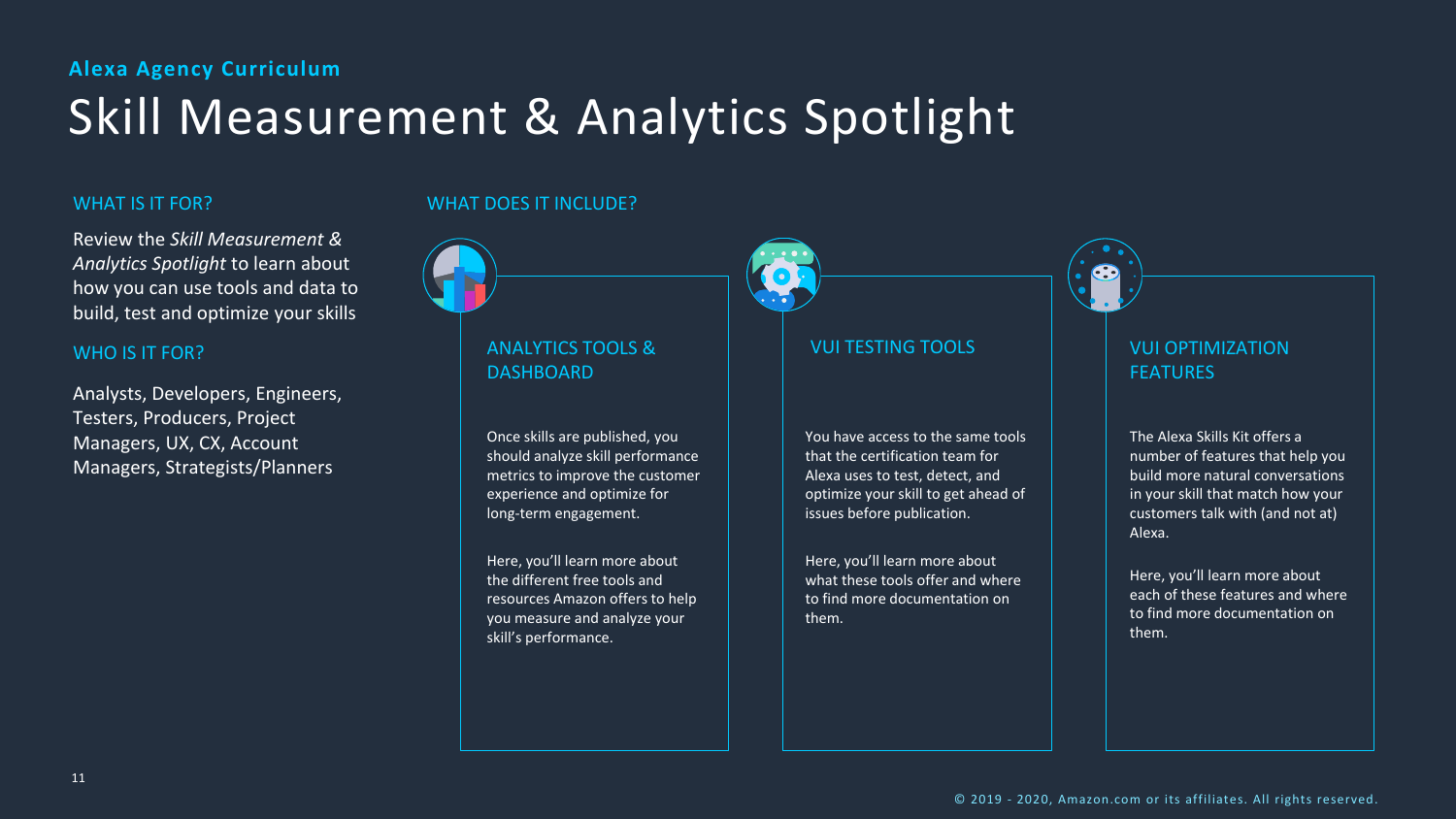

#### PLANNING RANDROM RESIGN REASUREMENT & **OPTIMIZATIONS**

### **Alexa Agency Curriculum** Marketing Guide

#### WHAT IS IT FOR?

Use the *Alexa Marketing Guide* to learn essentials for skill discovery and driving customer awareness for your skill, from the skill's foundation to post-launch campaigns, including potential opportunities with Amazon.

#### WHO IS IT FOR?

Strategists/Planners, Account Managers, Media Planners

Skill Creation with Marketing in Mind

Asking the Right Questions Optimizing the Foundation

Creating Your Go-To Market Plan

Begin with a Funnel Channels to Consider – Owned, Earned, Paid Creative Inclusions



#### Potential Marketing Opportunities with Amazon

Amazon Paid Opportunities Best Practices for Amazon Promotion Case Example

#### Evaluating Success: KPIs and Reporting

Reporting for Marketing **Optimizations** Reporting for Skill Optimizations

#### Additional Resources

#### WHAT DOES IT INCLUDE?

© 2019 - 2020, Amazon.com or its affiliates. All rights reserved.

[Alexa Brand Usage Guidelines](https://m.media-amazon.com/images/G/01/mobile-apps/dex/alexa/alexa-skills-kit/marketing-guidelines/Echo_Alexa_Guidelines_External.pdf) [Amazon Trademark Guidelines](https://www.amazon.com/gp/feature.html?ie=UTF8&docId=1000756331) [Alexa Skill Marketing Guidelines](https://developer.amazon.com/en-US/docs/alexa/faq/alexa-skills-marketing-guidelines.html)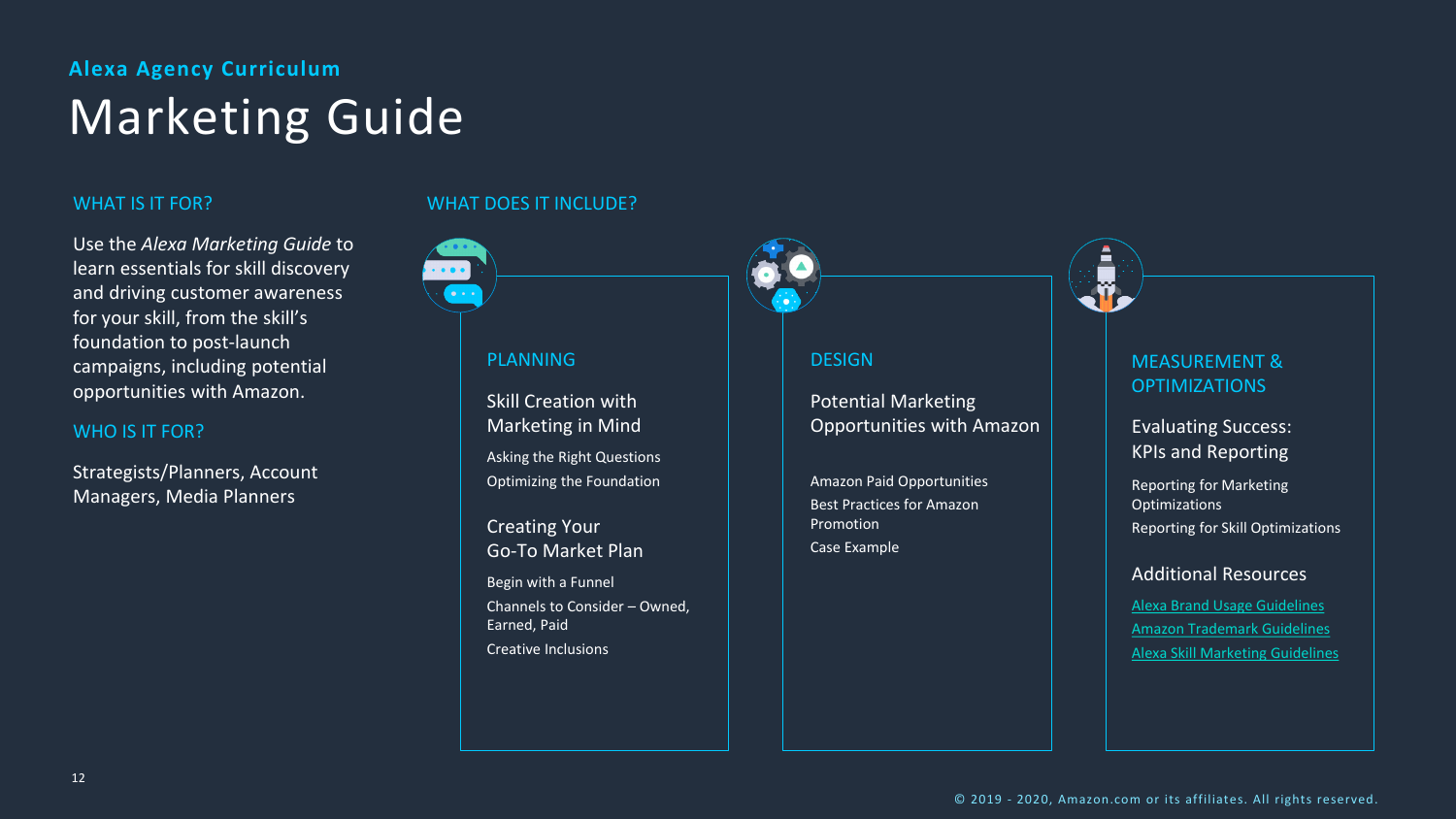

## Case Studies

#### WHAT IS IT FOR?

Browse examples of successful skills for brands built by other agencies around the world to gain inspiration to apply to your own work.

> RESULTS & **LEARNINGS**

#### WHO IS IT FOR?

Strategists/Planners, Account Managers, Media Planners

#### WHAT DOES IT INCLUDE?

For each case study…